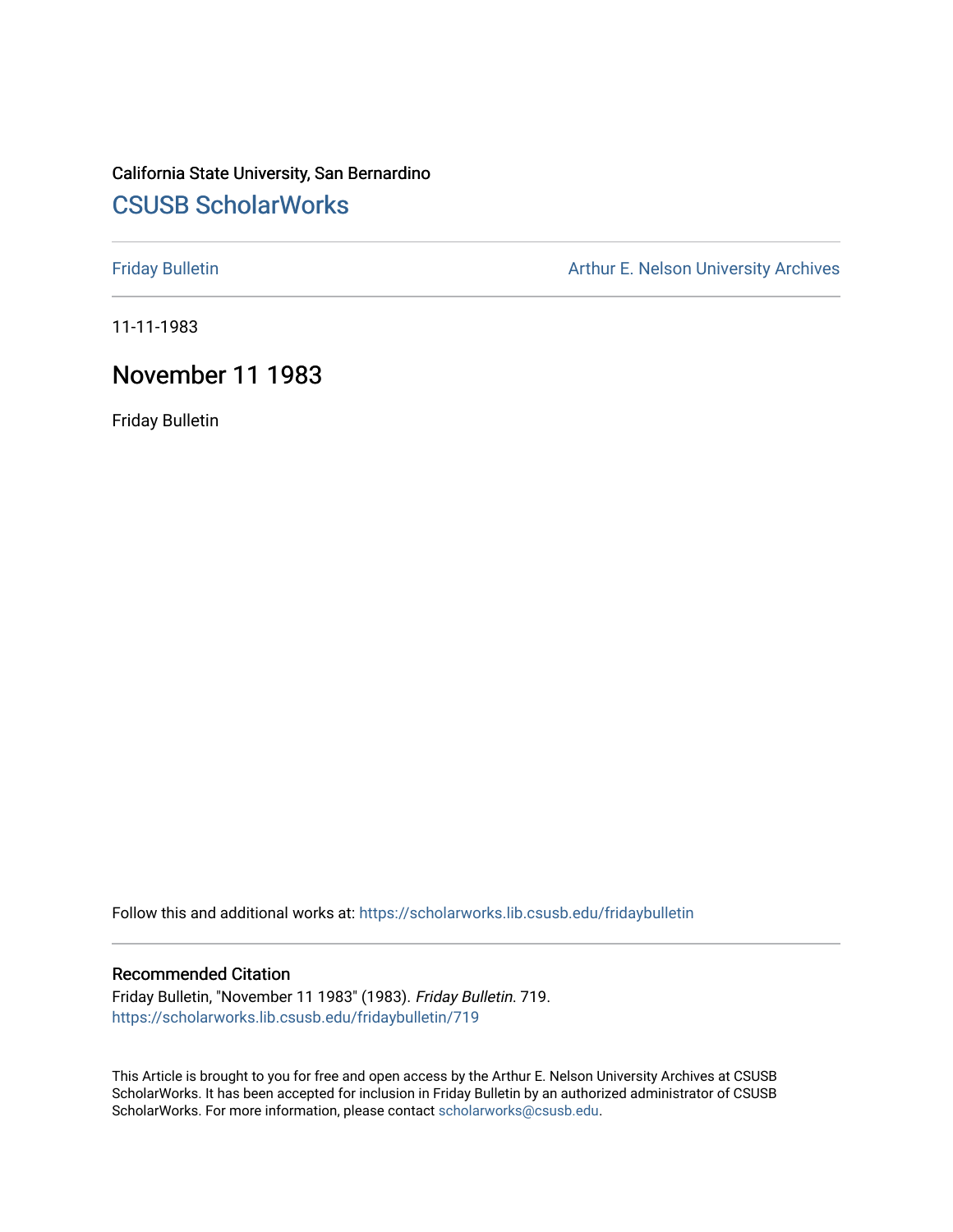



November 11, 1983

SAN BERNARDINO CAMPUS HAS Cal State, San Bernardino's 7.6 percent increase **HIGHEST GROWTH PERCENTAGE** in enrollment this fall is the highest in the CSU system.

The official fall enrollment figures for the campus are  $5446$  students, compared to  $5060$  on census date last fall, and  $4140$  FTE, compared to 3791 the prior fall. The increase in FTE, 9-2 percent, also is the highest in the system.

The CSU reports show eight campuses experienced enrollment Increases this fall, 10 reported decreases and one was virtually no change.

San Diego State, the largest campus in the system, shows a larger increase in the number of students than Gal State but, because of its size, the percentage of increase was only 3 percent.

Percentages of increase in other campuses include: Bakersfield, 1.6 percent; Chico, Pomona and San Luis Obispo, 0.9 percent; Fresno, 0.8 percent; Hayward, 2.9 percent.

Campuses showing decreases range from 8.8 percent at Humboldt to 0.2 percent at Sacramento. Dominguez was ranked in the zero change category as its net loss this fall was two students.

**NAPLES VISIT POSTPONED**  The first campus visit by Dr. Caesar Naples, the new CSU vice chancellor for faculty and staff relations, has been postponed because of conflicts with the presidential selection process on another campus. It is anticipated his visit will be re-scheduled at a later date.

REFERENDUM VOTE The polls will be open from 8 a.m. to 8 p.m., Tuesday and  $\frac{15-16}{12}$  Wednesday, Nov. 15-16, for all registered students wishing to vote on the referendum proposal to increase Instructionally Related Activity fees by \$10 per year to

support the development of an intercollegiate sports program. Polls will be located in front of the Pfau Library for all students except for Serrano Village residents who will vote at the polls in the Village quad. Students will need their identification cards to vote.

The fees--to be collected in the same manner as the original fee,  $$4$  for fall quarter, \$3 for winter and \$3 for spring—will be used for operational costs, such as insurance, travel and lodging expenses.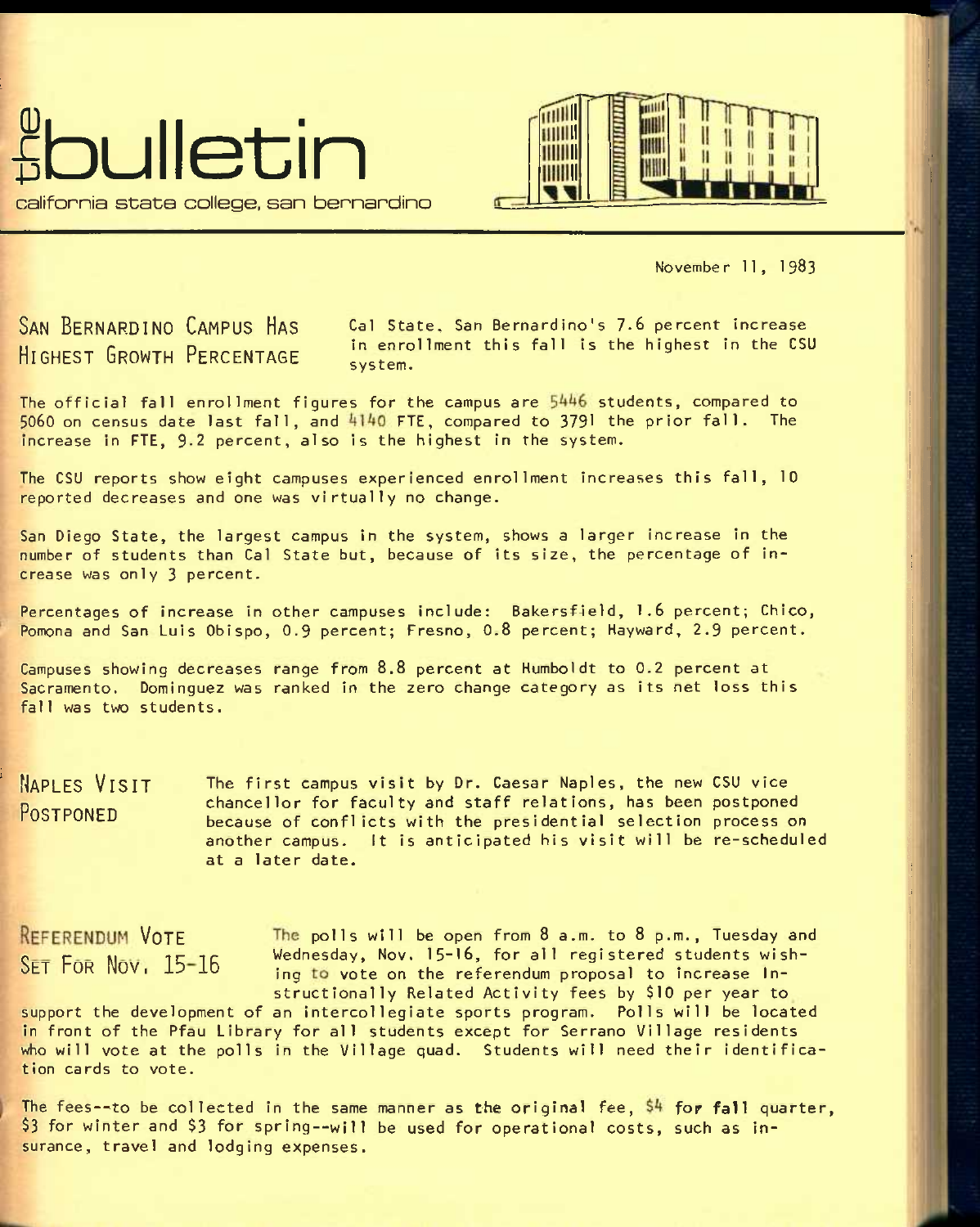**NEWS PHOTOS ON DISPLAY** 

Prize-winning photographs from the AOth annual Awards Exhibition of the White House News Photographers Assn. are on display through Nov. 20 on the first and fourth floors of the Pfau Library. Work from photographers representing such agencies as the Washington

Post, The Associated Press, United Press International, Newsweek and National Geographic magazines are included in the display of both black and white and color photos.

**CANNED FOOD DRIVE CONTINUES**  The MEChA food drive to provide Thanksgiving food baskets for needy families in the San Bernardino area will continue until Nov. **18.** The canned food drop boxes are located in the Housing Office at Serrano Village and in the Student Services Atrium and the Student Union.

**FREE PHYSICALS**  Nov, 28, 30

Free physicals for students, faculty and staff will be given from 8 a.m. to 4 p.m. Monday, Nov. 28 and 8-11 a.m. Wednesday, Nov. 30 in the Health Center by nurses in the B.S. in nursing program. Persons wishing appointments for the physicals, which take about one hour, should call the Department of Nursing, Ext. 7346, or the Health

Center,  $Ext. 7641$ .

Biology student Teresa Spinosa will give a presentation Tuesday on the history, signs and symptoms of acquired immune deficiency syndrome (AIDS). The presentation, at 1 p.m. in PS 202 will include an explanation of the immune system and now AIDS affects the workings of the body's defense mechanisms. **AIDS PROGRAM SET FOR NOV. 15** 

**UNITED WAY PARTICIPATION UP**  Cal State United Way results show a 15 percent increase over last year. The following campus units have high participation: Personnel, 100 percent; Department of Public Safety, 75 percent; Foundation, 50 percent; Budget, Payroll and Accounting, 50 percent and Physical Plant - Custodial, 4\$ percent. AUW volunteers are encouraged to complete their efforts by Monday, Nov. lA.

**RAKU TO BE DEMONSTRATED**  Cal state student Barbara Goldstein will demonstrate hand throwing pottery techniques and the Raku firing process at **7\*15** p.m., Tuesday in the Student Union Atrium.

**1** 

The California State College, San Bernardino BULLETIN is published Fridays by the Public Affairs Office, AD 117, extension 7558. Items for publication should be received in writing by noon Tuesday.

Editor . . . . . Ken Miller Volume 19 Edna Steinman, Director of Public Affairs Ken Miller Calendar items . . . Ruth Moran Printed in the Duplicating Center No. 10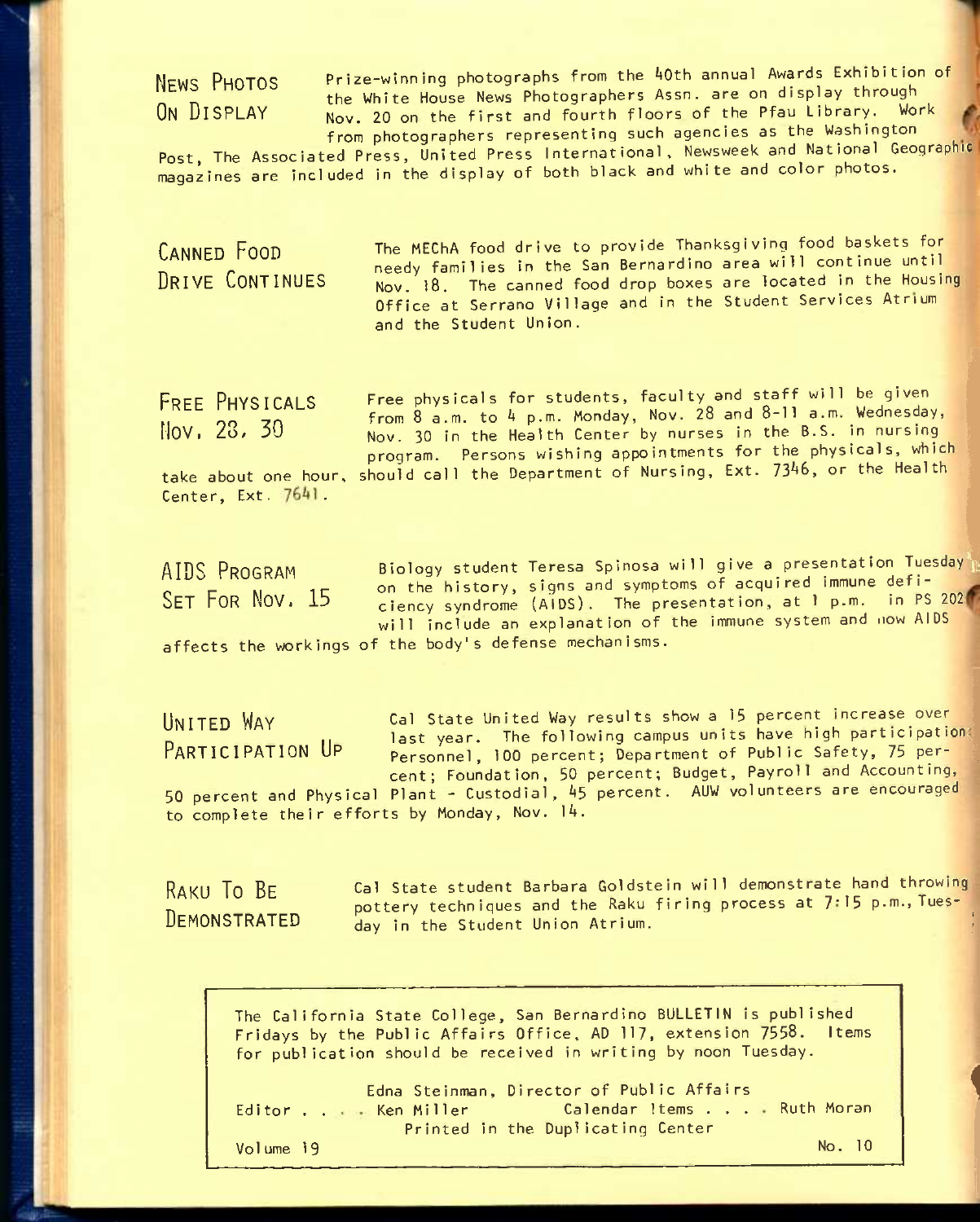**WINTER QUARTER ADVISEMENT SET** 

Advisement for winter quarter will be Thursday and Friday, Nov. 17-18 and Monday through Wednesday, Nov. 21-23- Registration packets will be available during the advisement period from 8 a.m. to 6 p.m. in the Admissions Lobby of the Student Services

Building. After Nov. 23, packets cannot be obtained until registration for winter quarter, Jan. 4–5. Winter quarter schedules are expected to be available in the Bookstore Monday.

For advisement, students in the School of Humanities, Natural Sciences and Social and Behavioral Sciences should contact the department of their major for procedures and appointments. Students in the School of Education may either visit advisors during their office hours or contact the school office for appointments. In the School of Business and Public Administration, graduate students who feel they need advisement may call the school office. Undergraduate students, if they desire advisement, may contact the department of their major for an appointment.

**TWO SUPPORT SERVICES** The Student Assistance in Learning (SAIL) and Upward  $R$ ECEIVE HIGH RATINGS Bound programs received high ratings in a recent evaluation by the U.S. Department of Education. SAIL is efficiently managed, has sound fiscal control practices

and is an integral part of the college's academic program, according to DOE Program Officer Margaret Wingfield. The evaluator stated that Jean Peacock, SAIL director, "has done an excellent job of making SAIL a viable and integral component of the college's academic program."

Upward Bound was found in compliance with federal guidelines regarding project admini stration, and fiscal management. Associate Dean Tom Rivera was complimented by the evaluator "for skillfully coordinating a wide array of student service programs and avoiding commingling of funds and duplication of services."

**CHOIR/ SINGERS PERFORM NOV. 20**  The Concert Choir and Chamber Singers will give their fall performance Sunday, Nov. 20 in the Recital Hall. Under the direction of Dr. Loren Filbeck, the performance will begin at 8:15 p.m.

**VIDEOS SHOWN** The story of students trying to make It in Manhattan's High **IN STUDENT UNION** School of Performing Arts, "Fame," will be shown Wednesday through Friday, Nov. 16-18, in the Student Union. Wednesday showings are at 10 a.m. and 8 p.m. in the Pub; Thursday showings are at  $10$  a.m. in the Pub and  $8$  p.m. in the Lounge and the Friday showing is at 8 p.m. In the Pub. Video rock concerts will be shown after each show.

**DEADLINE FOR LOST A**11 lost and found items turned in to the Department of AND FOUND ITEMS Public Safety before July 1, 1983 must be claimed no later than Wednesday, Nov. 23. Unclaimed items will be sold later by the Cal State Associates. Claim hours are 8 a.m. to  $4$  p.m., Monday through Friday at HA 3.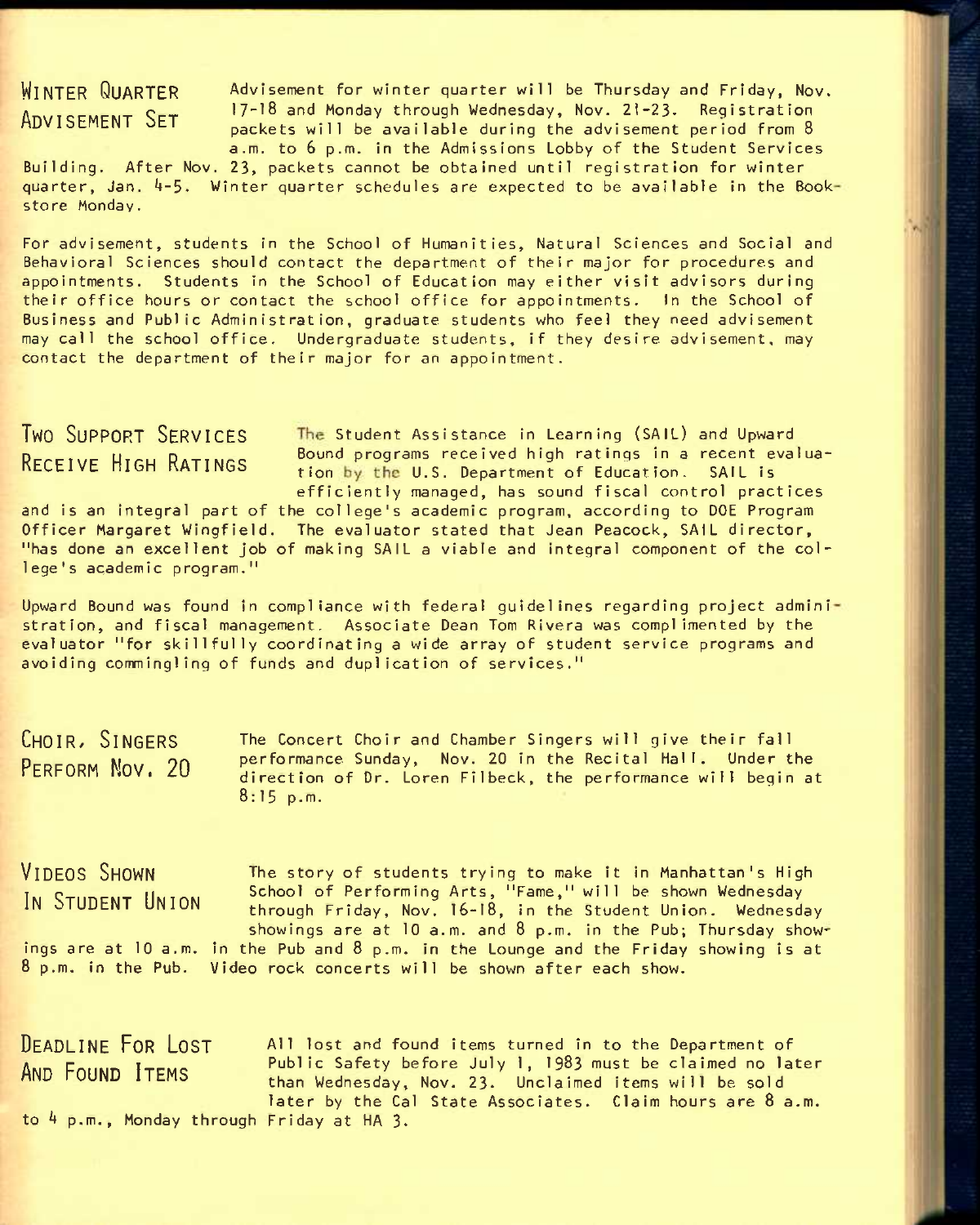PROFESSIONAL Dr. Richard Ackley (National Security Studies) moderated an evening dinner symposium on Soviet-American relations co-sponsored by the  $ACTIVITIES$  U.S. Department of State and the World Affairs Council Nov.  $4$  at Raincross Square. The symposium featured Assistant Secretary of

State for European Affairs Richard Bert.

Dr. Janice Chavez (Education) presented her research Nov. 10 on "Teachers'^ Perceived Needs in Working with Bilingual Exceptional Children" at the Assn. of Mexican American Educators 18th annual state conference in Fresno. She also has a paper, "Teacher Expectations and Behavior Implications for Educating Hispanic Students,<sup>11</sup> published in the BUENO Center for Multicultural Education, Monograph Series, Vol. 4, No. 1, 1983.

Dr. Wallace Cleaves (Psychology), accompanied by three students from his neuropsych seminar group, attended the third annual meeting of the National Academy of Neuropsychologists in Houston Oct. 27-29. A paper, "Neuropsychological Measures of Attention- A Comparison Between Normal and Borderline and Below IQ Children," was given by Dr. Cleaves and Sheryl L. Wilson. A paper, "Additional Measures in the Luria-Nebraska Neuropsychological Battery--Children's Revision," was given by Dr. Cleaves and Sandra S. Ritchie. Dr. Cleaves and Sharon T. Jordan presented the paper, "The Children's Luria-Nebraska; Correlations of Luria-Nebraska Motor, Tactile and Visual Scales to Selected Sequencing and Construction Tests." Also, a paper, "The Relationship of the Attention Factors of the WISC-R to the Halstead-Reitan Trail Making Tests, was presented by Dr. Cleaves with the co-authors Mildred M. Douthit and Lisa M. Accomazzo not attending.

COMMUNITY Peter Fournier (Music) conducted a concert rehearsal and marching band techniques clinic Nov. 1 at Rosamund High School near Edwards AFB. He SERVICE also performed as trombonist in the West Coast Brass Quintet Nov. 2. The group performed medieval, baroque, classical and contemporary mu-

sic selections in demonstration concerts at three Orange County elementary schools.

Dr. Craig Henderson (Dean of Students Office) presented programs to three senior psychology classes at San Gorgonio High School Oct. 17 on "Homosexuality and Gay People."

Dr. H. Arthur Hoverland (School of Business and Public Administration) spoke to a secretaries workshop on "Creativity and Problem Solving" Nov. 10 in San Bernardino.

Dr. Ron Pendleton (Education) spoke to a workshop sponsored by the San Bernardino Parks and Recreation Department on "Personal Time Management" Nov. 10.

Dr. Lynda Warren (Psychology) addressed the Valley Starlighters Chapter of the America Business Women's Assn. on "Coping with Stress: It's all in your Head' Oct. 26. She also presented a workshop on "Stress Without Distress" and delivered the closing address at the 1983 Southeastern District conference of the California Assn. of Educational Office Employees In Riverside Nov. 5.

## **PROFESSIONAL OPPORTUNITIES**

(Further information is posted on the main bulletin board In the Administration Build

University of Southern Colorado, Pueblo--Dean, School of Business, apply by Dec. 9.

California State College, Bakersfield--Vice President for Academic Affairs, apply by Feb. 6, 1984; Director of the Library, apply by Dec. 30.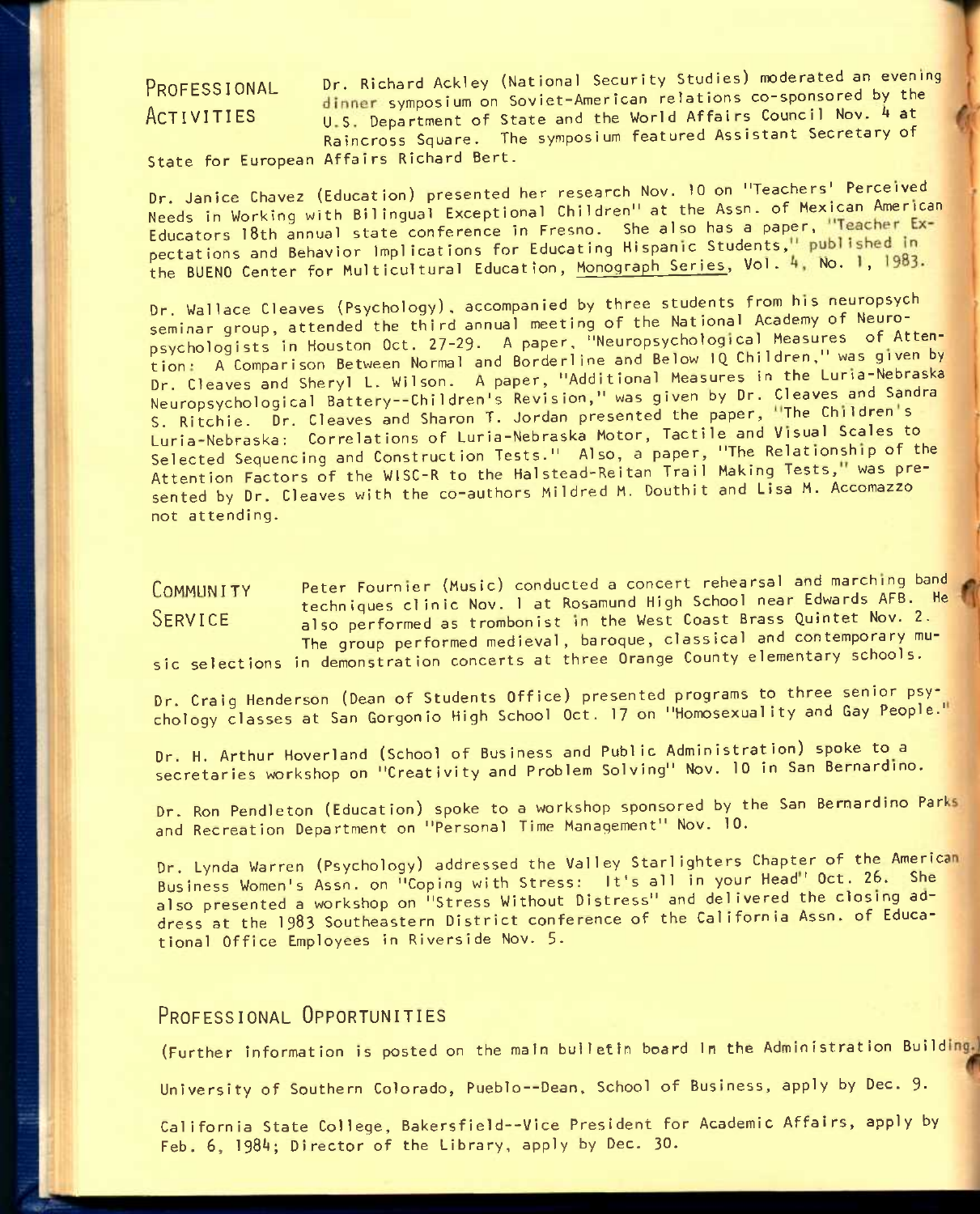## **PERSONNEL**

NEW TO THE COLLEGE Full-time, temporary until Aug. 31, 1984

Mary Lucas Train ing Coordinator Bilingual Teacher Grant Ext. 7722, PL-537

Half-time, temporary until June 30, 1984

Ann Guttenberg Clerical Assistant I lA Philosophy Ext. 7469, PL 236B

Part-time, temporary until Dec. 9, 1983

Jane Keene Reading Speciali st SAIL Program Ext. 7723, SS 179

Patricia Phelps Reading Specialist SAIL Program Ext. 7723, SS 179

### RECLASSIFICATIONS

Colleen Corbin Department Secretary lA to Department Secretary IlA

Nancy Mazza Department Secretary lA to Department Secretary IlA

## **EMPLOYMENT OPPORTUNITIES**

(Applications will be accepted from 2 p.m. today until 2 p.m. Nov. 29 except for Assistant Director and Reading Specialist.)

FINANCIAL AID Student Personnel Technician--\$l,379- \$1,546/mo.; full-time, temporary to July 31, 1984; available immediately.

#### HOUSING

Assi stant Di rector--\$l,185-\$!,^02/mo.; full-time, temporary to June 30, 1984; available Dec. 1, 1983; apply by 2 p.m., Nov. **28.** 

RETURNING TO THE COLLEGE Full-time, temporary until June 30, 1984

Emmanuel Humphries Counselor SAIL Program Ext.  $7747.$  SS 164

Half-time, temporary until Jan. 31, 198^

Armieda Martinez Clerical Assistant IlA Academic Programs Ext. 7521 , AD 198

Hourly, temporary until Jan. 31, 198^

Ralph Torres Custod ian Plant Operations Ext. 7434, Physical Plant

Brigitte Wilhite Custod ian Plant Operations Ext. 7434, Physical Plant

#### LEFT THE COLLEGE

Ina Katz Reading Specialist SAIL Program

## MUSIC DEPARTMENT

Accompanist I--\$6.98-\$8.27/hr. ; hourly, temporary to June 30, 1984, available immediately.

## PSYCHOLOGY DEPARTMENT

Equipment Technician II, Electronic--\$1,708-\$2,055/mo.; full-time, permanent; available immediately.

### SAIL PROGRAM

Reading Specialist--\$12.37-\$14.82/hr.; hourly, temporary to June 30, 1984; available Dec. 16, 1983; apply by 2 p.m., Dec. 9. 1983.